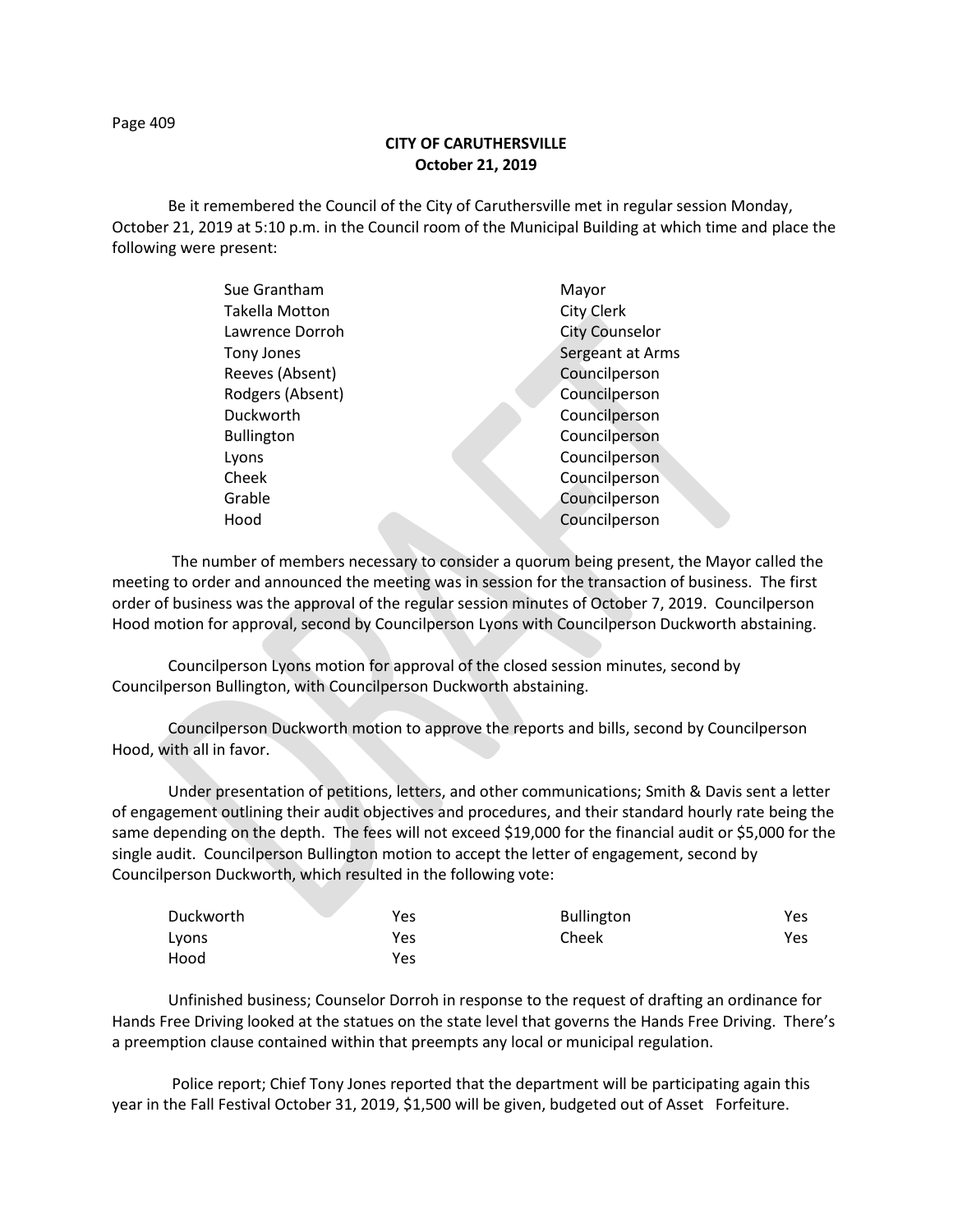Humane report; Karol Wilcox reported attending a two day conference in Columbia. The Shelter was notified that they've entered in Phase 1 of the trap and release grant in which strays are spayed and neutered and put back into the population. The Shelter has also linked up with two states for mobile clinics that spays and neuters pets of owners in which grants can be applied for. Also, they're working with other agencies coming up with ideas for the repeat offenders of the Animal Ordinances as to what can be done within the law.

Fire report; Fire calls from October 10, 2019 through October 21, 2019 are as follows: 10/10/19; Structure fire with moderate damage at West Haven, 10/12/19; Brakes overheated on 18 wheeler on I55, 10/16/19; Structure fire at dilapidated house on County Rd 524 & Rt. H, 10/18/19; Structure fire with moderate damage on Rufus, 10/19/19; Debris set afire in driveway on Ferguson. A fire inspection was conducted October 21, 2019 at the NMOS School at 1100 Ward.

Public Works report; Paul Shaw reported Arcosa was back in service, partial replacement of the line was conducted. Pot holes will be filled this week; the backhoe has been used to help clean out drains, and the police department has aided in doing so. The Highway 84 water main needs replacing, which has been a problem all year long. The estimated cost is \$260,000 to have it fixed in which funding is being sought through the USDA. Chief Tony Jones stated that the cars parked on the side of the roadway in front of the Middle School has a potential blind spot, which a section of the street will be painted red to alert drivers of the children crossing.

Library report; Teresa Tidwell reported the hedges have been pulled up in front of the Library, and a bench will be put out. The Amigos Library Service will be doing a feature on the Library Thursday October 24, 2019. Josh Rittenberry will be the reader during Halloween Storytime Tuesday, October 22, 2019 at 6:00 p.m.

Economic Committee report; Jana Merideth reported that the Economic meeting last week was a success with the number in attendance holding at 60, and having 3 federal level members attending. The final meeting will be held at Caruthersville High School to compensate for numbers attending. Councilperson Bullington suggested the City support the Economic Development Committee at some point financially with all their hard work being put forth.

New Business; Counselor Dorroh reported that as was mentioned at the Corporation meeting the President and Secretary will be given the authority to sign all the necessary documents and lease agreements for the Corporation for financial assistance with the USDA. The Mayor and City Clerk will need to be approved to sign the necessary documents to enter into a lease agreement with the USDA. Councilperson Lyons motion for approval, second by Councilperson Duckworth which resulted in the following vote:

| Duckworth | Yes | <b>Bullington</b> | Yes. |
|-----------|-----|-------------------|------|
| Lyons     | Yes | Cheek             | Yes  |
| Hood      | Yes |                   |      |

Mayor Grantham reported that a Dollar Tree will be coming to the City. The old Magic Mart building that was on Truman Blvd. will be torn down sometime in November, and opening will probably take place late June early July of 2020.